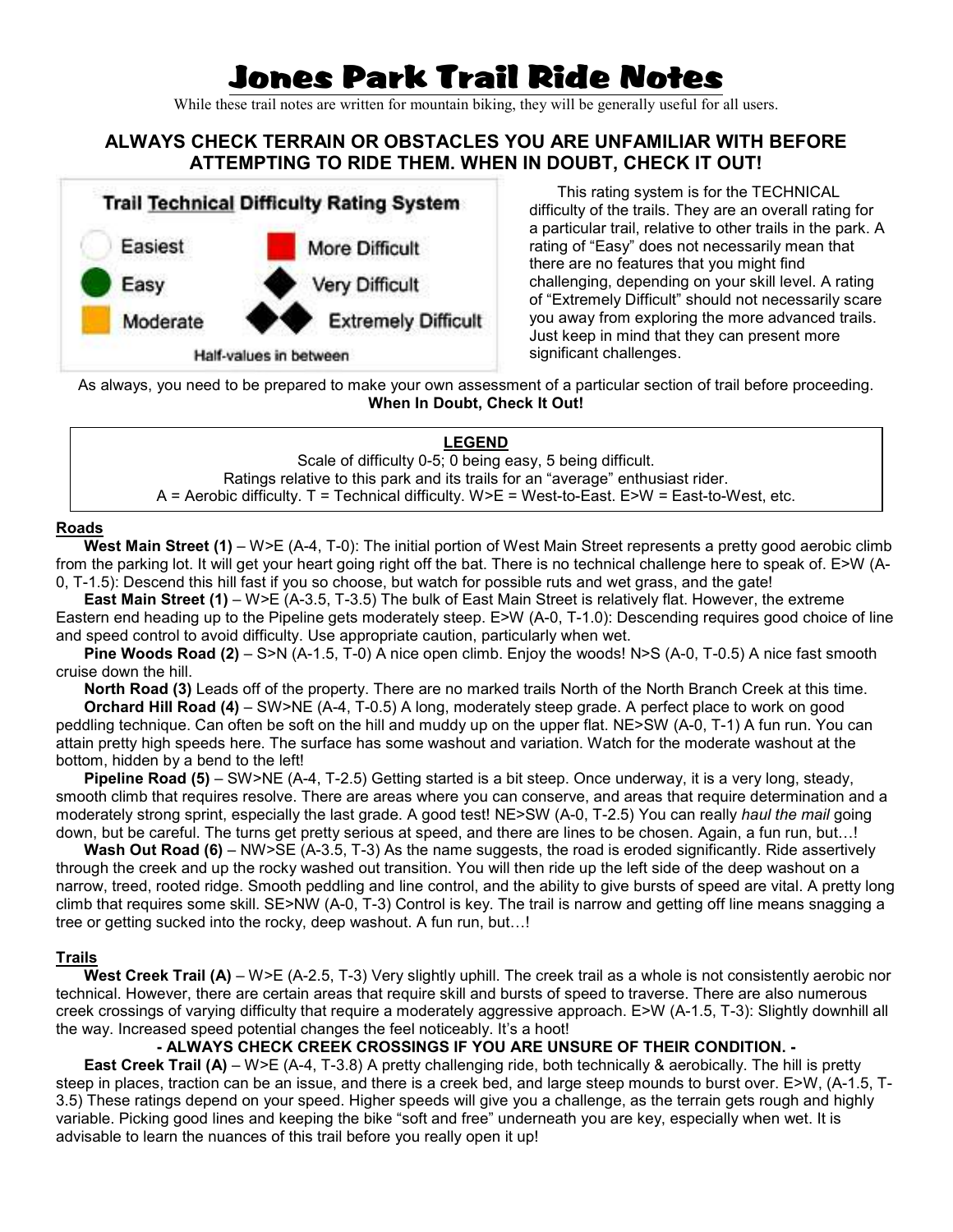**North Branch Trail (B)** – S>N (A-2.5, T-4.0) While it is a short trail, it is full of challenge. Narrow with lots of twists, turns, roots, and humps. Many spots where good line and repeated short-burst ability are called for. N>S (A-1, T-2) It rides completely different going down hill. Fun without being nearly as challenging.

**Corner Trail (C)** – E>W (A-1, T-4) Two words; Brake Control. The flat portion on top is fast rolling and twisty. The last portion down to the creek corner is VERY steep, with a couple roots and rocks to be dealt with near the bottom. Don't be a schmuck and skid all the way down. Control it or Walk it! W>E (A-4, T-3.5) A very steep climb of about 40yds. to challenge your skill and strength. Lots of traction, but a spongy Hemlock forest floor saps your energy a bit.

**Pine Forrest Trail (D)** – Mostly just a walking trail, and not often well maintained at this point even for that. Most of the Pine Forrest has fallen, but it is still an interesting spot.

**Mud Flats Trail (E)** – W>E (A-3, T-2) The last area of the park to dry, it often doesn't! A very uneven and variable surface littered with rocks and roots, plus a consistent if mild grade, makes it a much more difficult ride than you might think. It is relentless, and takes stamina and pace to ride the entire length without resting. Did I mention the mud?

Two very steep climbs at the end, South of Orchard Hill. The newer (left) section is moderately technical, and requires stamina and some skill in peddling technique and balance. The old section is an extremely technical route, with log piles, off-cambers and side-hills, lots of roots, and some VERY steep segments that require power with finesse. Arguably the most technical challenge in the park  $(T-5)$ . Don't be afraid... just ready for a fight!

E>W (A-1.5, T-3) As draining as it is going up, it is that much fun going down. The same roots that get you on the way up offer similar challenge and can get you out of shape on the way down.

**Drop Zone (F)** – E>W (A-1.5, T-4) This trail is fun, but take care. It has some high speed sections followed by tighter turns and some uneven terrain that you must slow for. The portion West of the Pipeline Road gets quite rocky & rough, and has the steepest descent in the park. Use caution here the first time. EVERY time! The small loop to the North is less daunting, but still steep. W>E (A-5, T-5). The Western section has only been bested by a couple of riders in this direction. Certainly a top challenge for a skilled rider. If you need a super-challenging climb, this is it!

**Highroad Trail (G)** – N>S (A-2.5, T-3.0) Two fairly steep descents, and lots of varied, rocky, rooted terrain and twists & turns to keep your interest. Two ramped log piles and a wooden bridge (all 2' wide) that ride very nicely. Scope them out first, then take them with conviction and you will be fine. S>N (A-3.8, T-3.5) The steep descents turn into fairly challenging, if short, climbs. Not much downhill or even flat ground. It will take some resolve to ride it all the way through in this direction. Give it a go!

**Zig Zag (H)** – W>E (A-4.5, T-4.8) A most peaceful, serene, and scenic area, but you will get a serious workout in this direction. Alternates between fast rolling, rough & tumble, and tight & twisty. Easily the tightest technical trail in the park. A challenge even for the advanced rider. Beginning-to-Intermediate riders will likely be walking some sections, and even advanced riders are not guaranteed a "clean." E>W (A-3.0, T-4) More downhill than up in this direction, but still plenty of off-camber, tight, twisty challenges. Don't be shy. Give it a go!

**Roller Coaster (I)** – W>E (A-2, T-2) A fun diversion from the rough Upper Creek Trail, and "boring" Main St. Gets more technical and aerobic as you go East. E $>W$  (A-2, T-3.5) Ahhh... now this is where the trail shines. Begun after ZigZag, it is a long rolling rip over varied terrain, or entering midway off the Upper Creek Trail, it is a flat blast! Aptly named, the smooth, undulating, twisting surface is punctuated by two/three creek crossings. The entire trail can be ridden with abandon. Keep it on the  $2^{nd}$  ring and hammer!

**Chimney Crossing** – The deepest creek crossing in the park leading to this signature landmark. It can – and to some extent needs to - be ridden with gusto, and is a perfect exclamation point on a hot run down the East Creek and Roller Coaster trails. Hit it hard and catch air! The Chimney area is a perfect place to rest and reflect on how much fun that run was!

**Chimney Trail (J)** – Either direction (A-1, T-2) West of the Chimney is fairly smooth and rolling. East of it, the trail gets fairly rocky and runs through old creek bed terrain. A nice little diversion to plonk around on. There are numerous unmarked secondary creek crossings over to Main Street in this area where one can spend a lot of time just dinking around with fun little technical challenges.

**Rock n'Roll (K)** – S>N (A-3, T-1.5) A long steady climb of moderate grade with a nice rolling downhill blast near the end. Nothing overly technical, but a couple of spots that require some power and/or finesse. N>S (A-1.5, T-2) Now we are talking! This is the direction where the trail's moniker makes sense. Named literally for the sweeping, twisting, high speed "Roll," and the impressive natural and man-made "Rock" structures that you will have the opportunity to ride over if you choose. The boulders offer some drop opportunities, if you are so inclined, and the lower one gives foundation for one of the most impressive trees you will ever see; the *Grand Old Man* of Jones Park.

**BeeLine (L)** – Either Direction (Not Rated) This is strictly a transit trail to get from Mud Flats to Orchard Hill and/or Rock n'Roll, and/or offering an alternative route at times when the Mud Flats is living up to its name. Mostly straight and flat, and it can be muddy on the North end. Make sure to enjoy the Teeter Totter.

**Chutes & Ladders (M)** – W>E (A-2, T-3) A good center-park alternative, this trail offers some unique features. The segment West of Pine Forrest Rd. has 4 wood slat bridges that require good control. There is a large root wad mound and a steep downhill/uphill bowl section toward the East end that must be ridden with skill and conviction. These last two areas also have safer ride-arounds on the hill's edge for persons of less aggressive intent. The section East of Pine Forrest Rd. is a bit more tame, but does have a large bench cut downhill chute that will get your attention. The extension East of Orchard Hill Road (4) connects it to Rock n'Roll (K), and offers a bit of a climb. E>W (A-1, T-3) The East section is